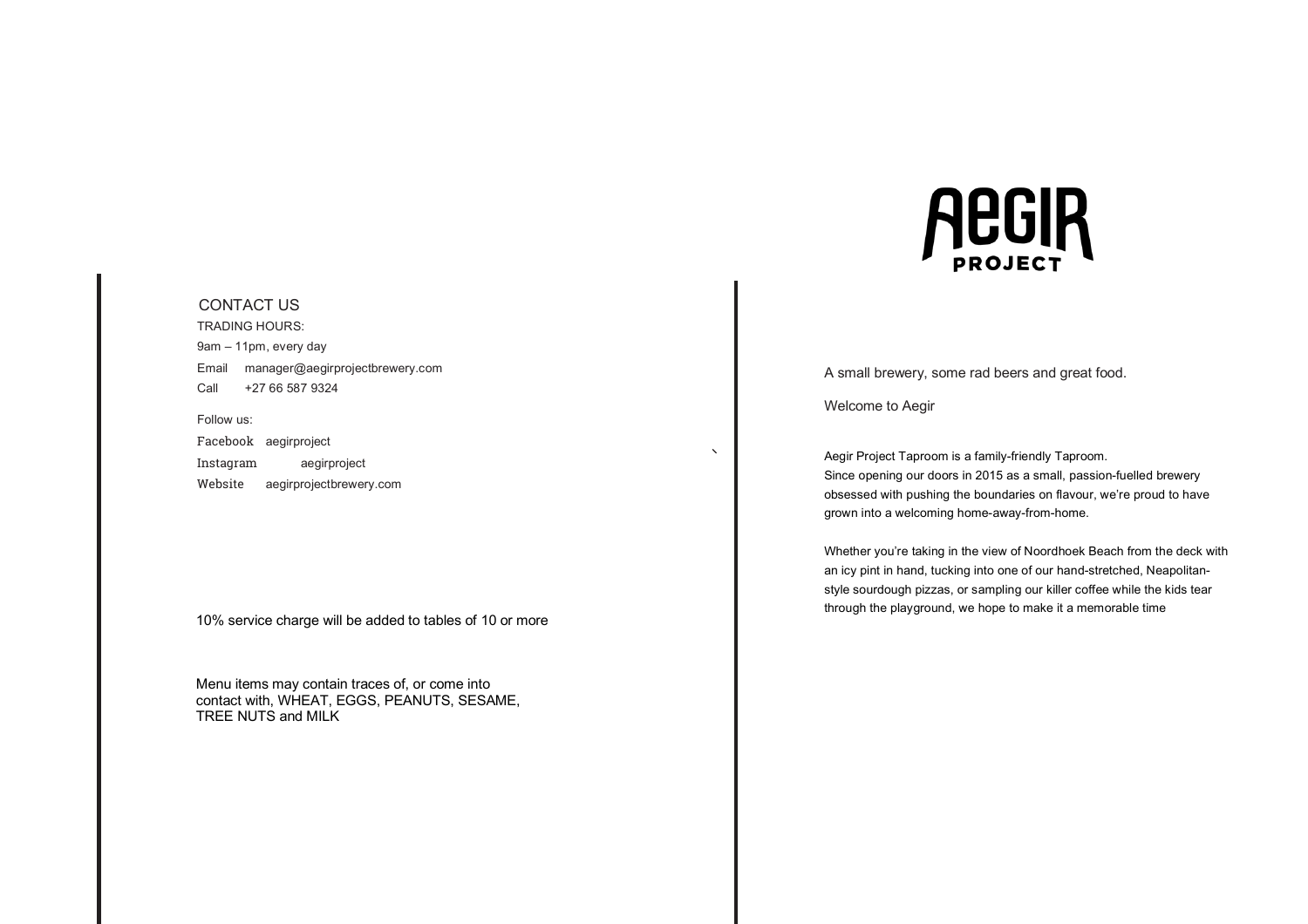# Blueberry Pancakes 75

Fluffy buttermilk blueberry pancakes, syrup on the side, topped with butter

# Hangover Roll 80

House baked bun, house HP, hash brown, pork sausage, egg, streaky bacon

# Egg & Bacon Butty 65

House baked bun, tomato ketchup, fried egg, streaky bacon, cheddar slice

# Granola and Grapefruit Bowl 75

Granola, full fat yoghurt,fresh grapefruit segments

# Avo Labneh on Sourdough 90

Freshly sliced avo, in house sourdough, labneh dressing, poached egg

# Sri Lankan Eggs 85

Chickpea and brinjal curry, poached eggs, full fat yoghurt, chive oil, served with focaccia

Scrambled Eggs & Bacon (or Vacon) 80 Sourdough or Croissant

Kiddies eggy roll  $50$ 

Kiddies bun, scrambled egg

Bowl of Fries & Aioli 35

Available from 12:30 pm

**LUNCH & DINNER** 

Bowl of Fries & Aioli 35

Oysters 33 p/oyster Fresh Oyster, Aegir hot sauce

Crispy Calamari 110 Crispy calamari, Thai laab dressing

Wedge Salad 95 Iceberg lettuce, avo, smoked pecan, Parmesan & creamy cured egg yolk dressing

Sticky Buffalo Hot Wings 90 House buffalo sauce, gorgonzola dip - gets messy!

Buffalo Cauli Wings 90 Crispy cauliflower, house buffalo sauce, gorgonzola dip - gets messy!

# Mexican Fries 75

Fries loaded with chili con carne, melted mozzarella, enchilada sauce, sour cream, fresh red onion, fresh coriander. Vegetarian option available.

SNACKS

 $-12.00$  $9:00$  am Available from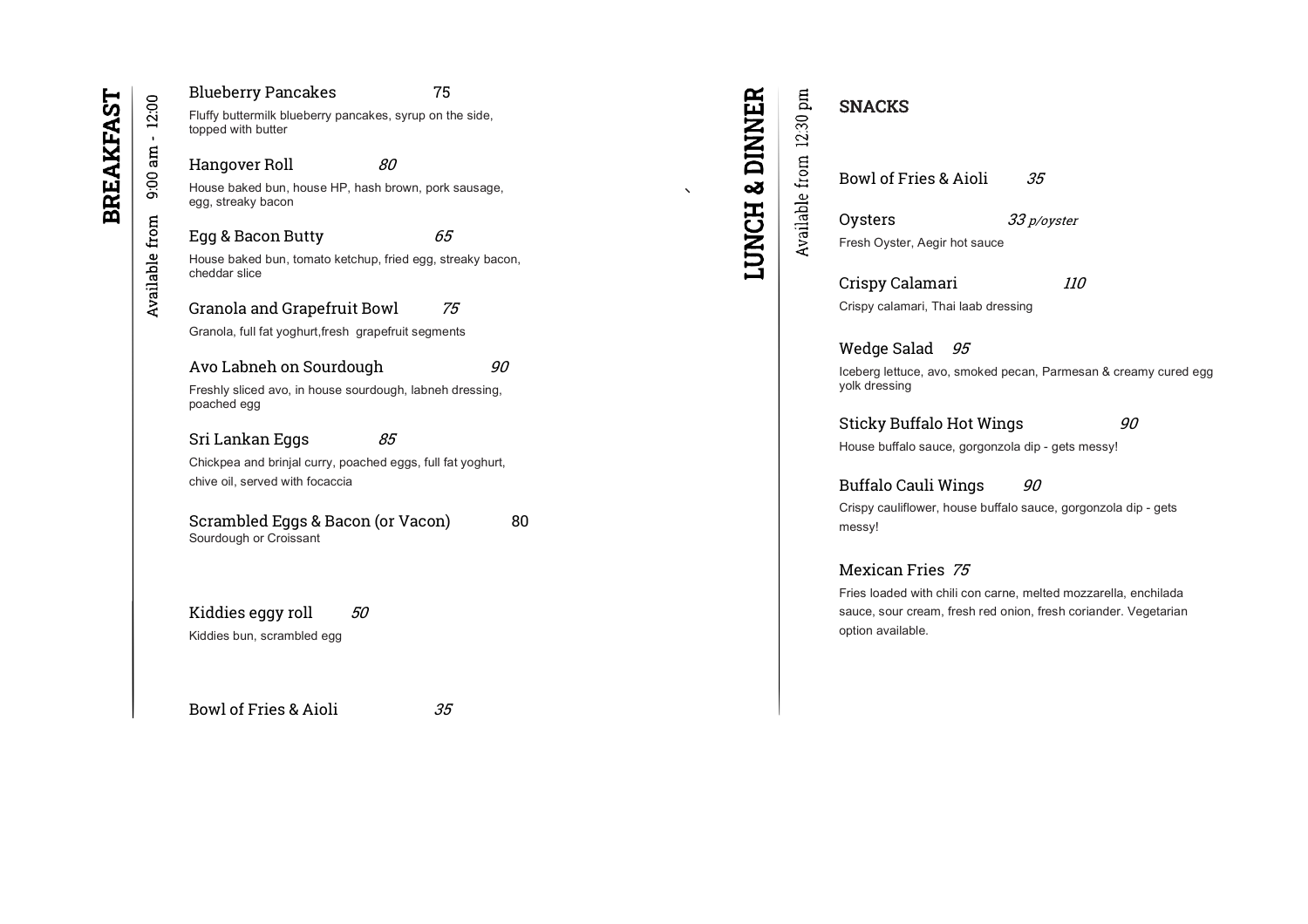# CLASSICS

### Burgers served on Hokkaido-style milk buns, freshly baked in house, and served with fries

New Yorker Hotdog 65 The original hotdog; pretzel roll, frankfurter, sauerkraut and beer

mustard

Cheese Burger 145 Wagyu beef pattie, cheddar slice, house made pickles, shrettuce, fresh tomato, umami ketchup & house sauces, served medium

### Smash Burger 145

2x 100g BBQ basted wagyu patties, melted cheese, honey chili aioli, streaky bacon, crispy onions

Spicy "KFC" Burger 140

Korean Fried Chicken Burger, kimchi battered free range chicken, Gochujang BBQ Hot Sauce, rainbow slaw, creamy aioli, red onion pickle, cheddar slice

Beer Battered Fish & Chips 120 Hake, fries, Thai black pepper sauce & tartar sauce

# PIZZAS Neapolitan-style, sourdough bases, hand stretched to order

Classic Margherita 60 Fior di latte mozzarella, fresh basil, tomato sauce

Fior di latte mozzarella, cremezola, grana padano parmesan, tenderstem broccoli, miso yakki glaze

Salami 145

Salami, fior di latte mozzarella, tomato sauce

Yakki Broccoli 135

Nduja 145

Richard Bosman spicy Italian pork, fior di latte mozzarella, tomato sauce

Hot Fun Guy 105

Fior di latte mozzarella, white truffle oil, brown field mushrooms,tomato sauce, red chili - they're hot!

Garden Harvest 110

Oxheart and cherry tomatoes, fior di latte, house made basil pesto